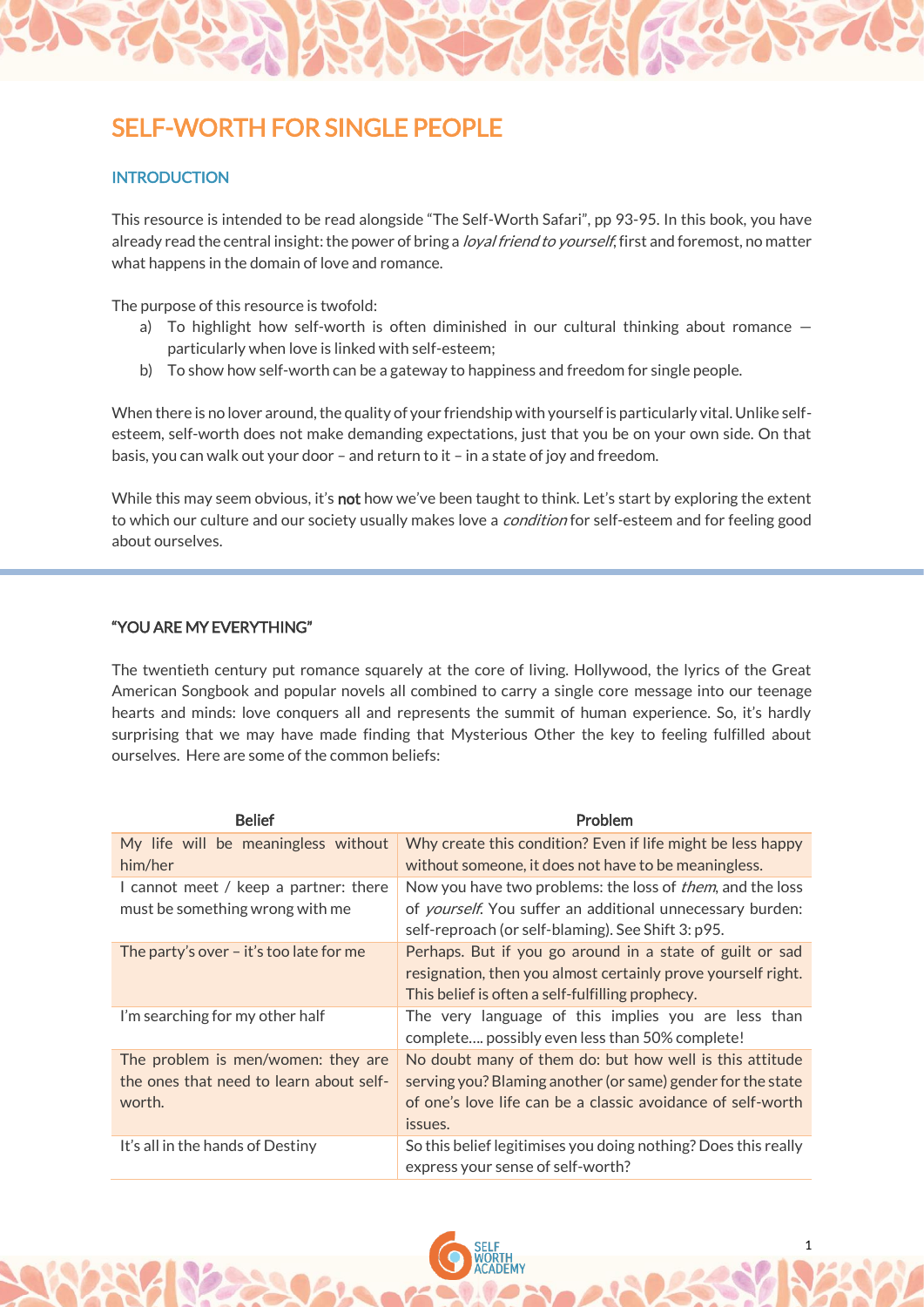| men/women want                                                                                                        | In today's society, I am not what You may be statistically correct. However, since when has<br>Love ever obeyed Statistics? More importantly, just how<br>well do you value yourself really? |
|-----------------------------------------------------------------------------------------------------------------------|----------------------------------------------------------------------------------------------------------------------------------------------------------------------------------------------|
| When I've finished working on myself /<br>learning the lessons, then I will meet the<br>perfect partner and be happy. | This is classic "Have - $Do - Be$ " thinking, from the self-<br>esteem school of thought: see Shift 6 on Page 149.                                                                           |
|                                                                                                                       |                                                                                                                                                                                              |
| (Please add yours here)                                                                                               | (What is this belief costing you?)                                                                                                                                                           |

To feel good about ourselves (self-esteem), we've been taught we need the Other. And if that Other is not in our lives, our friends swiftly assure us we are sure to meet Them. Because anything else would be so incomprehensible, so outlandish: this is something that they would never say to their friends! However, self-worth offers a different response: one that stands the test of time.

## THE SELF-WORTH OPPORTUNITY

If you are single just now, you have at your disposal an amazing opportunity to establish real self-worth: one that people in a relationship do not necessarily access so easily. Why? Because when the orchestra of romance is playing at full crescendo, it's more difficult to hear the softer voice of self-worth beneath. Let's take an example:

It's Sunday afternoon. You are in a happy relationship, strolling hand in hand through the park. You feel good: appreciative about life, appreciative of your partner and of your life together. Right now, you feel a strong sense of self-esteem: your reputation with yourself is on a high. What about intrinsic self-worth?

The truth is: it's hard to know. Perhaps your self-esteem is indeed rooted in a deep sense of friendship with yourself…. but it is equally possible that it's totally conditional on the happy circumstances of life this Sunday afternoon. If you have a row with your partner when you get home, or they appear remote and distant tomorrow, you may well feel very different about yourself.

On that same Sunday afternoon, the single person gets to examine (and nurture) self-worth with no distractions. They get to walk in that park or sit under the tree in their own company. The quality of their friendship with themselves is laid bare: just as it will be when they go home to cook a solo dinner. Whether welcome or otherwise, this is a self-worth *opportunity*. Now, how can you use it?

#### GETTING RID OF BAGGAGE

One of the first steps is to get rid of the baggage: those outmoded beliefs that no longer serve you well as a single person. Here are some. Feel free to identify your own:

| <b>Belief</b> | Alternative, based in self-worth                                                             |
|---------------|----------------------------------------------------------------------------------------------|
|               | My life will be meaningless without Find your life's meaning where it belongs: with you. And |
| him/her       | even while you are looking, use the shifts in The Self-Worth                                 |
|               | Safari to find self-worth on the journey. Self-worth does not                                |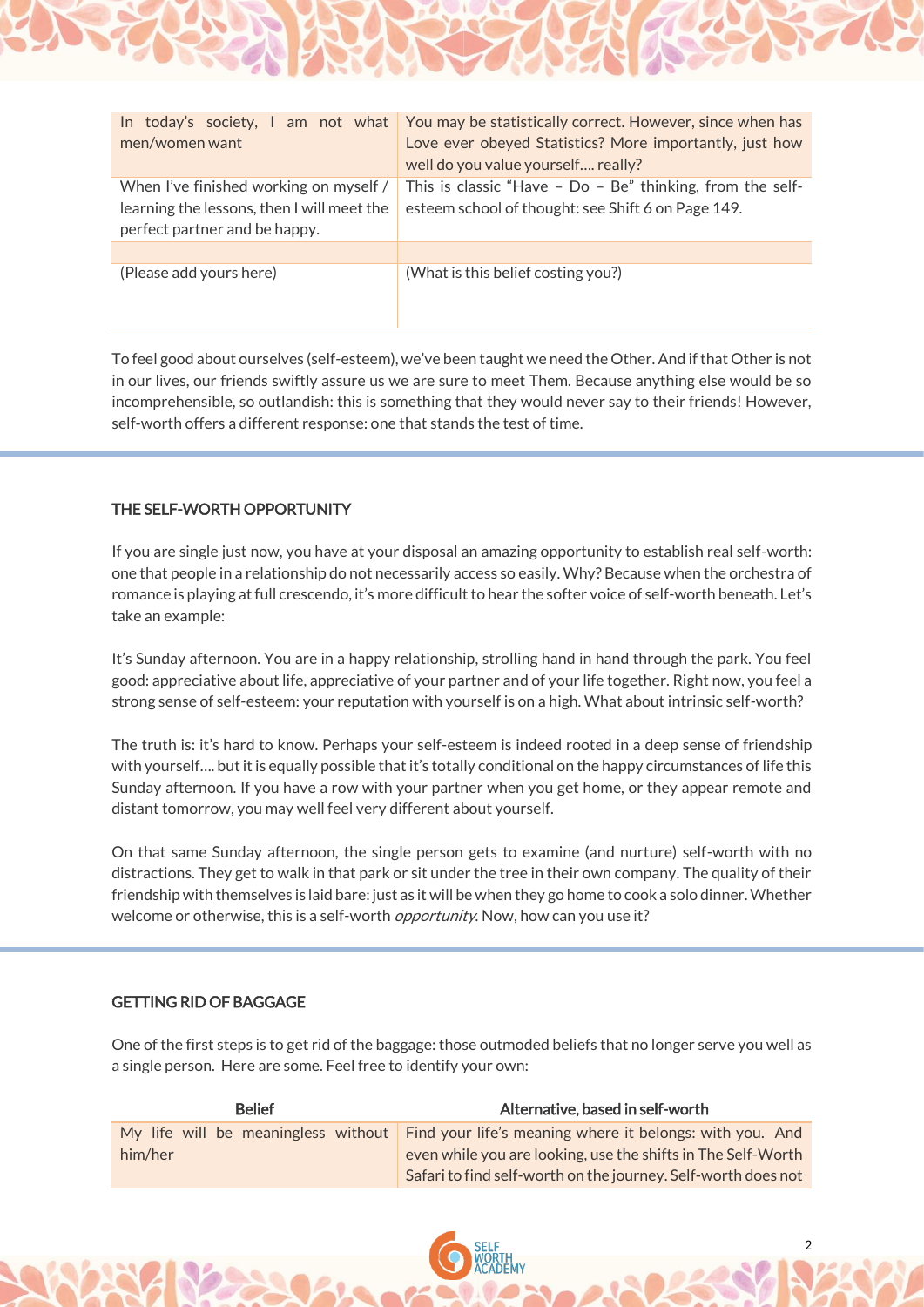|                                                                                                                       | demand that you have identified your life's purpose, any<br>more than it demands that you have found a partner.                                                                                                                                                                                                                                              |
|-----------------------------------------------------------------------------------------------------------------------|--------------------------------------------------------------------------------------------------------------------------------------------------------------------------------------------------------------------------------------------------------------------------------------------------------------------------------------------------------------|
| I cannot meet / keep a partner: there<br>much be something wrong with me.                                             | I suggest you pay particular attention to self-acceptance:<br>Shift 3, p95. Self-acceptance is acknowledged by most<br>psychologists as an essential prerequisite for any change to<br>occur. Even if there are aspects of your behaviour or<br>personality that you wish to change, an unconditional<br>friendship with yourself is a precious start point. |
| The party's over - it's too late                                                                                      | If this is true, then your friendship with yourself is even<br>more important. However, by establishing self-worth, many<br>people have discovered there are other parties to go to!                                                                                                                                                                         |
| I'm searching for my other half                                                                                       | Read the entire book, with pen and paper. Your other half<br>will hopefully appear out of the pages, or from the exercises<br>© You are closer to them than you might think.                                                                                                                                                                                 |
| The problem is men/women: they are<br>the ones that need to learn about self-<br>worth.                               | To fully step into self-worth, it helps to step out of the<br>stories we tell about other people. However accurate these<br>may be, they are just <i>stories</i> . By living life on the basis of<br>self-worth, people often discover they no longer need these<br>stories, nor the associated assessments of what others are<br>doing.                     |
| It's all in the hands of Destiny                                                                                      | While results are often beyond of our control $-$ particularly<br>in the terrain of love $-$ there is usually something we can do<br>today. To make sure these actions don't just take us back<br>onto the hamster-wheel of self-esteem, however, I suggest<br>recap Shift 2 on Page 65.                                                                     |
| In today's society, I am not what<br>men/women want                                                                   | You know best. However, there have always been<br>exceptional people in every society, in every age $-$ people<br>who do not conform to the norm. If you encounter one of<br>those exceptional people one day, you don't want them to<br>meet some embittered, melancholy, resigned person, do<br>you? ©                                                     |
| When I've finished working on myself /<br>learning the lessons, then I will meet the<br>perfect partner and be happy. | Switch to "Be - Do - Have" thinking: see Shift 6 on Page 149.<br>There is more to life than a series of lessons. This mindset is<br>often a clever disguise for low self-worth. It's time to leave<br>the schoolroom!                                                                                                                                        |
| (Please add yours here)                                                                                               | (What is an alternative belief. One based on being a loyal                                                                                                                                                                                                                                                                                                   |
|                                                                                                                       | friend to yourself with no conditions, no strings attached?                                                                                                                                                                                                                                                                                                  |

### THE PROBLEM OF LONELINESS

When I discuss these issues with single people, one of the voices that regularly surfaces runs something like this: "OK, John, I get the significance of self-worth and unconditional friendship with myself. On some days, I can really practice this and enjoy the results. But on other days, I get very lonely. When it comes down to it, I just don't want to be single!"

This is perhaps when the response of self-esteem diverges most sharply from that of self-worth. Selfesteem usually sees loneliness as a problem to be *fixed*, and starts exhorting you to start socialising, or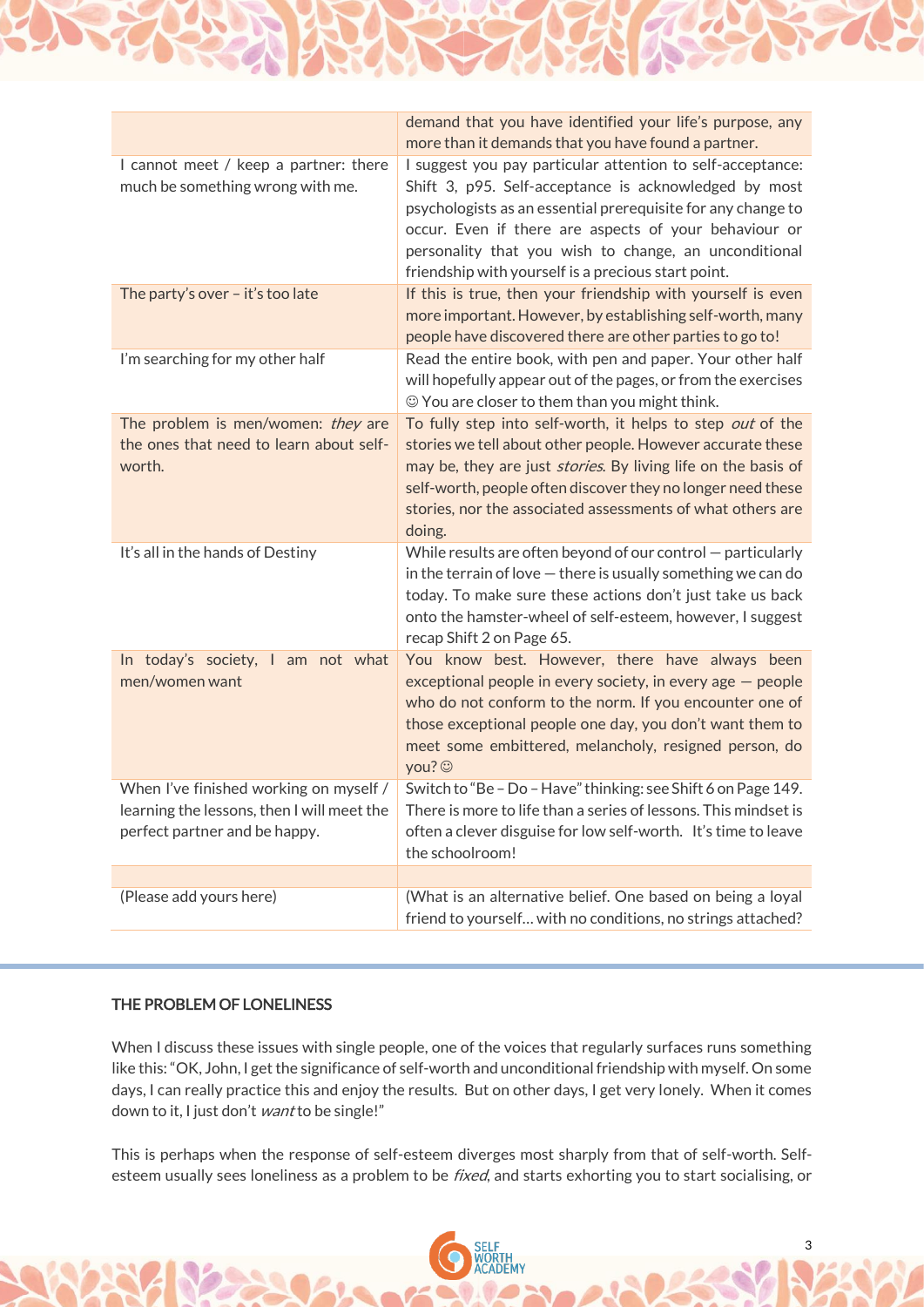

While self-worth does not stop you doing any of those things, it first invites you to fully embrace loneliness and, in that way, to discover unconditional friendship with yourself as the root of any self-esteem. This was beautifully articulated by the fourteenth-century Persian poet Hafiz:

Don't surrender your loneliness so quickly. Let it cut more deep.

Let it ferment and season you As few human or even divine ingredients can.

Something missing in my heart tonight Has made my eyes so soft, My voice so tender. . .

It is often in lonely places that you get to plumb the depths of your relationship with yourself. When you stop running away from loneliness and face it—without judging yourself negatively for that experience then the "seasoning," as Hafiz names it, can begin. You come home to yourself.

And then… you can join that club, go out dancing or whatever else your heart desires to do. You will be going there to share the abundance of what you have, rather than as a hungry soul searching to assuage your starvation.

#### DATING WITH A FULL CUP

## "Grow a green tree in your heart, and perhaps a singing bird will come" (Chinese Proverb)



The hunger for attention is everywhere. Most of all, it's in that "hungry hug" in the eyes of the desperately-seeking, even when they think they are "totally cool with it". Just watch the eyes of single people (and some not so single people) in social settings. Listen to their voices. Notice who they are looking at… and even who they are self-consciously not looking at.

Self-worth allows you to approach dating (if you still wish to) from the perspective of having a full cup. There is nothing to be proved. Even if disappointed with the response of another, the recovery time is dramatically short. Your friendship with yourself is intact, no matter whether others pay attention to you or not.

It's hardly surprising that quite a few people have tried to fake this happy state of "full cup" dating. Whether claiming self-love, psychological maturity or spiritual enlightenment, many quickly find that dating can be a bruising experience.